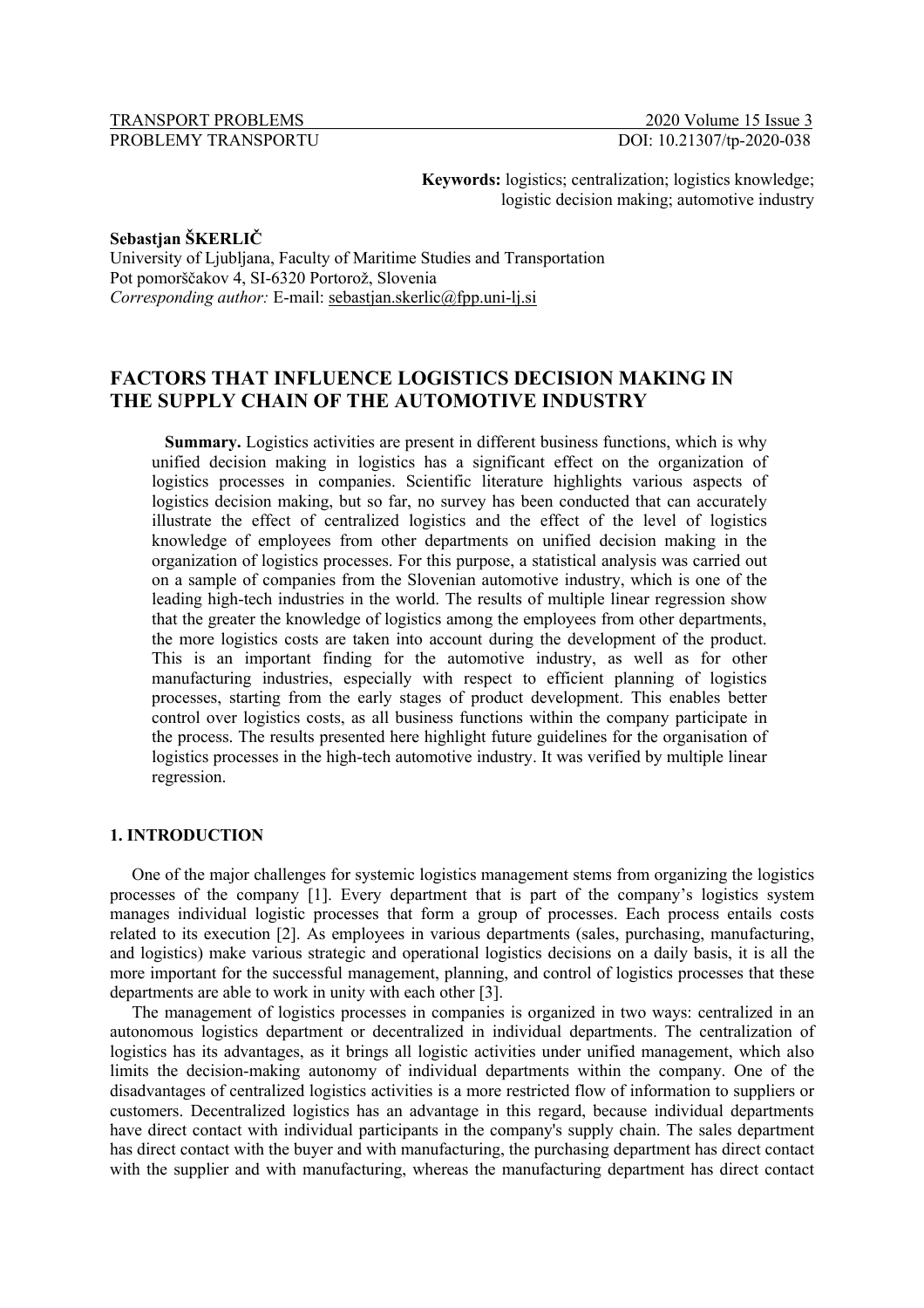with sales and purchasing. The main issue with this approach lies with the fact that individual departments lack sufficient logistics knowledge, which can result in the wrong logistics decisions being taken and in uncoordinated decision making.

In the distribution of goods, the sales department aims to satisfy the customer with smaller batches in terms of quantity and with a guarantee of sufficient safety stock. This kind of approach will increase the transport costs of the company. Costs will also increase owing to additional warehouse handling operations and additional warehouse space. Larger stocks and longer payment periods will compromise the company's liquidity. The purchasing department will also be able to make wrong logistic decisions, as it will be able to procure larger quantities of goods to secure quantity discounts for the company. However, even if this is the case, the company will incur additional warehouse costs and encounter potential liquidity issues when purchasing larger quantities of goods [4-5]. In these cases, the effectiveness of logistics activity management depends on the broadness of logistics knowledge of employees from other departments.

Therefore, the purpose of the study is to determine the effect of centralized logistics and of the logistics knowledge of employees from other departments on the unity of logistics decision making in manufacturing companies and the trade-off between low logistics costs and a high customer service level.

For this purpose, a statistical analysis was carried out on a sample of companies from the Slovenian automotive industry, which is one of the leading high-tech industries in the world. Scientific literature highlights various aspects of logistics decision making, but so far, no survey has been conducted that could accurately illustrate the effect of these two factors on unified decision making in the organization of logistic processes. The findings of the study are thus highly relevant for the organization of logistics processes, which will form the basis for managing the entire supply chain of automotive companies and in other industry sectors.

The structure of the article is as follows: the introduction is followed by the literature review that highlights important aspects that influence logistical decision making. In the third point, the research methods and the institution that participated in the research are presented. After the methodology, the fourth point shows the results of the research. This is followed by a discussion of the results, highlighting research limitations and recommendations for future studies.

### **2. LITERATURE REVIEW – FACTORS INFLUENCING LOGISTICS DECISION MAKING**

One of the major constraints affecting logistic decision making in companies derives from the fact that the optimal level of customer service must be taken into account when planning logistics processes. The higher the level of customer service, the higher the satisfaction level of the end customer, but at the same time, the costs also increase. Logozar [6], therefore, argues that logistics activities should be planned up to the level where logistics costs are at their lowest, while at the same time maintaining a certain level of logistics service. If the level of customer service drops, logistics costs will drop as well, but the company may lose some customers in the process. Pajic and Kilibarda [7] also point out that the function of logistics in the field of sales and distribution of products is to achieve the highest quality of services at the lowest possible cost. These are two conflicting goals that need to be examined and addressed along with the pursuit of an optimal solution. Other authors [8-12] share this opinion and propose that the reduction in the cost of one logistic component can lead to an increase in the cost of another logistic component, which results in higher overall logistics costs.

However, in order for employees to be able to make logistics decisions aimed at finding the optimal ratio between logistics costs and the quality of logistics customer service, they must have access to transparent information on logistics processes. Farahani et al. [13] argue that insufficient information about logistics costs is the greatest obstacle to quality decision making. If employees who are involved in logistics are unable to obtain transparent information at all stages of the flow of material, they are also unable to improve the efficiency of logistics processes. Inaccurate information also makes it difficult to measure the effect of their decisions throughout the company's supply chain. This was also demonstrated by Skerlic and Sokolovskij [5], who developed a logistics cost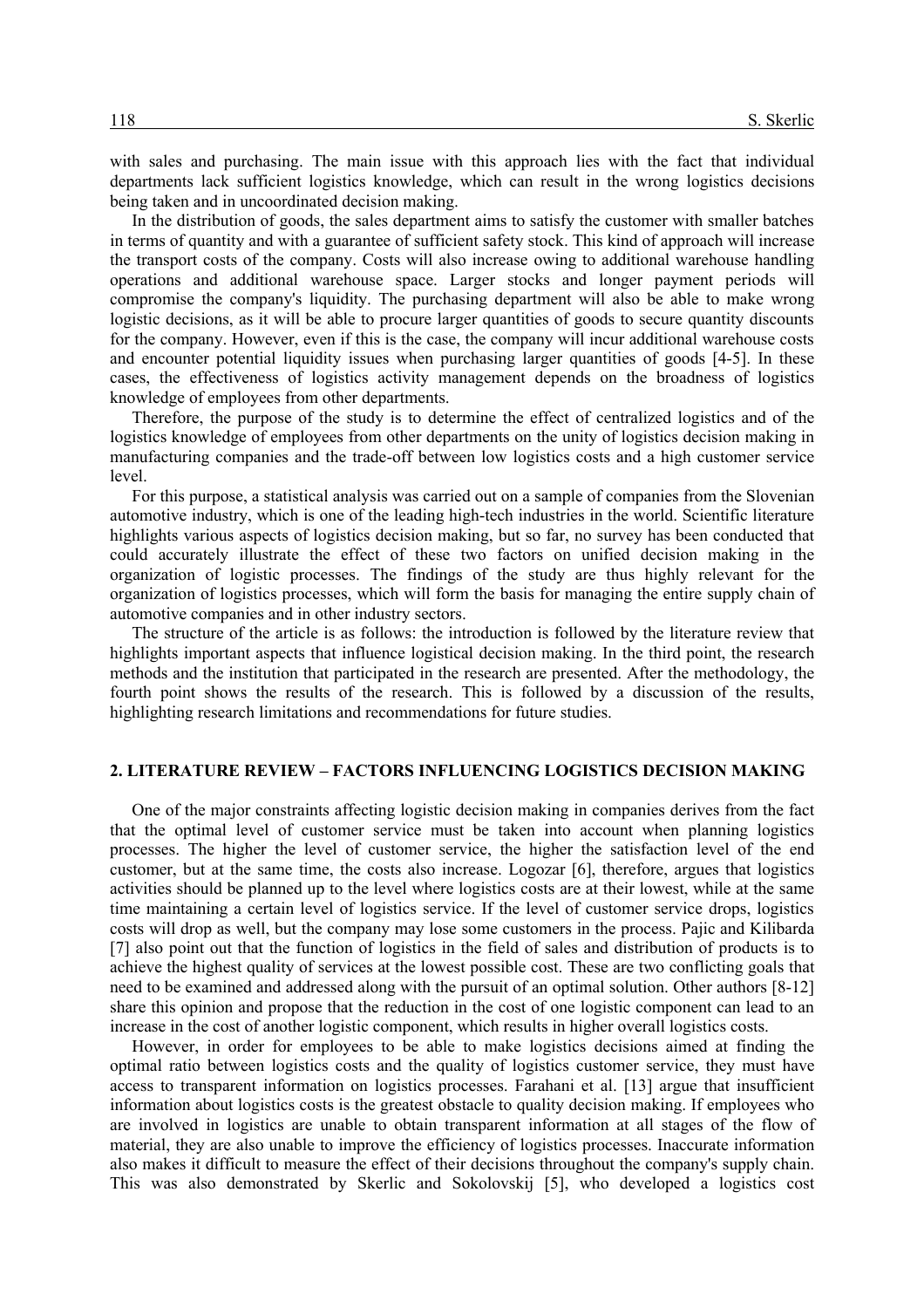management model in the product life cycle that significantly improves the level of information on logistics costs and logistics activities. They emphasized the importance of estimating logistics costs as early as in the initial phase of product development, and thereby confirmed that in this initial phase of product development, all departments within the company (sales, purchasing, production, etc.) play an important role in logistics decision making. Unified logistics decision making is only possible with a systematic model that provides an overview of the entire spectrum of logistics activities in the company.

The next major constraint that affects the process of logistics decision making is related to the field of organizing business processes in companies. Zekic et al. [14] point out that many companies are organized in a strictly functional manner. This type of organizational structure within a company involves functional departments (units) that are managed by functional managers. The presence of functional boundaries leads to the optimization of performance indicators only of specific departments, which also affects the values of the logistics system indicators. Each functional manager is interested in the achievement of target values of indicators of only his/her own department. In this case, the overall goals of the company are secondary [15]. As logistics activities are present in different departments (such as sales, purchasing, and manufacturing), the absence of unity between functional departments affects the quality of logistics decision making, which is lacking with this type of organizational structure of logistics processes.

Skerlic and Muha [4] also point out that in certain companies the management of logistics activities is based on the level of experience of employees in a particular area of operations, which can lead to differences in the perception of important elements in the logistics process of selling and purchasing goods. This kind of logistical decision making may partially cater to the interests of individual functional departments. For example, the sales department would be able to grant shorter payment deadlines to customers, while also securing large safety stocks. However, the company's operations would be negatively affected, as transport and storage costs would increase. The company's liquidity would be negatively affected as well. The authors suggest that the purchasing department could also affect logistics decision making, as it may order large quantities of goods from suppliers to obtain quantity discounts. This sort of fragmented logistics decision making could potentially affect the higher storage costs owing to the need for more storage space and longer inventory turnover, which would result in a higher cost of capital in stocks and the liquidity of the company being damaged.

Muha [3] points out that one of the obstacles to effective logistics decision making presents itself at the global level in the classification of logistics costs, as there is no single definition or standard to unify individual logistics costs. Non-unified classification can affect the identification of all relevant cost logistics components in practice, as logistics costs occur in various areas of operations, such as sales, purchasing, production, and logistics. The author believes that this is the reason why the interests of individual departments that are not in line with the common interests of the company as a whole are often brought into the forefront, especially in the procurement and distribution of goods. This further demonstrates that the issues surrounding logistics decision making are multifaceted and require a wider professional and scientific approach.

Many authors therefore look for ways to achieve effective integration of business functions. McCarthy-Byrne and Mentzer [16] propose an approach by which companies can develop an organizational structure that enables the effective integration of different logistics processes. Introducing the proposed approach improves relations between the departments, which contributes to better connectivity between the participants in the supply chain. Malihi and Aghdasi [17] propose a conceptual model that aligns the company's business goals with individual business functions. The modelling of these processes is followed by final optimization. Popova and Sharpanskyh [18] describe the relationships between the organisational goals and performance indicators of the company and suggest ways for modelling these relationships. The authors emphasize the importance of examining both individual processes and performance indicators in advance.

Despite the shortcomings in the field of organising business processes in companies, Zekic et al. [14] and Gromovs and Lammi [19] point out that there is an important aspect that affects the quality of logistics decision making. The authors emphasize the importance of managing the supply chain, which is based on organizational learning and reinforcing logistics knowledge. This was also confirmed by a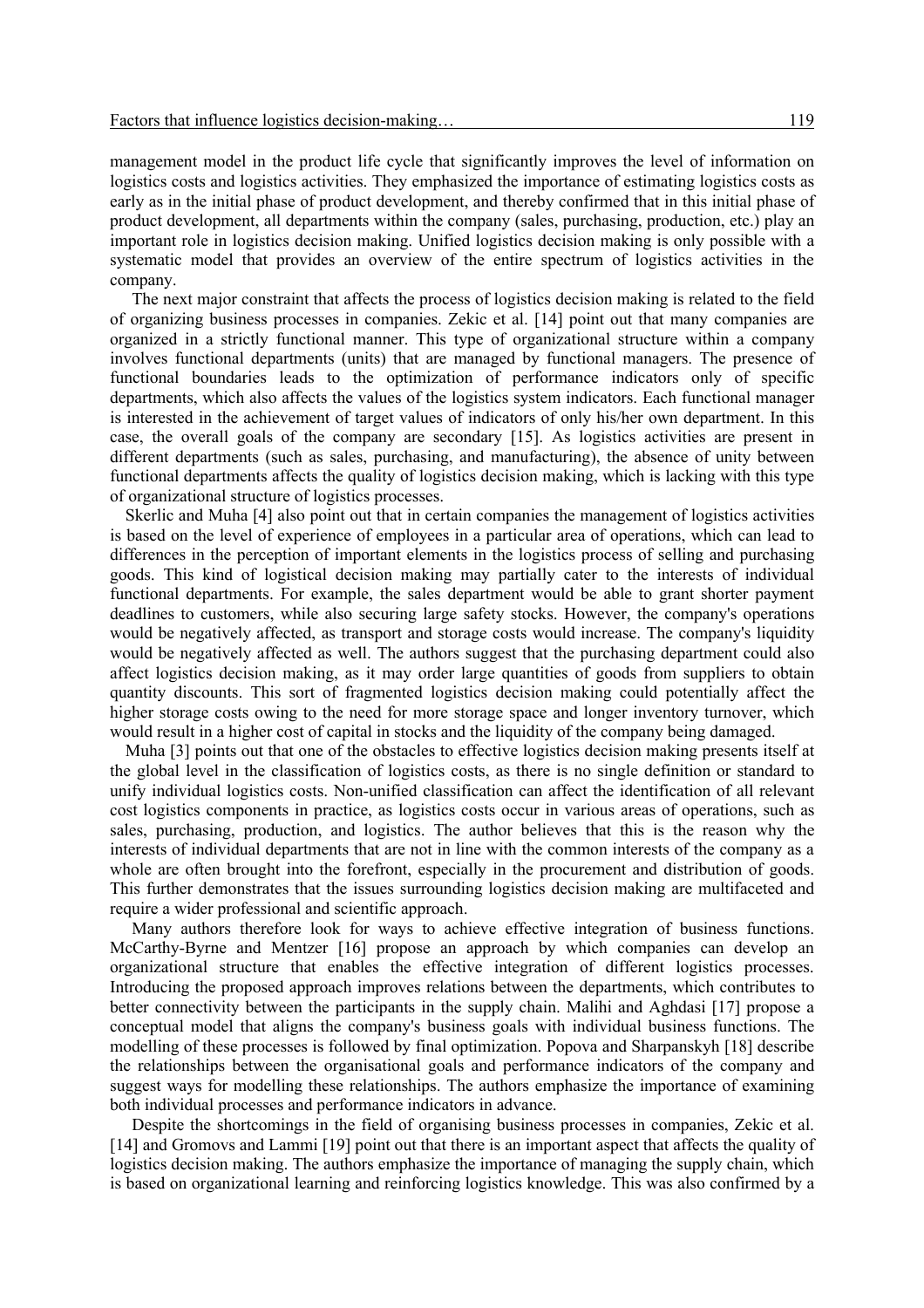study conducted among manufacturing and trading companies [20], which revealed the need for personnel development in terms of knowledge of basic logistics skills, basic supply chain management concepts, and supply chain strategy. This underlines the fundamental need for a better understanding of logistics processes and of the effects of globalisation on logistics activities in companies.

Based on the literature review, it can be concluded that the effectiveness of logistics decisionmaking is influenced by: insufficient information on logistics costs, a lack of knowledge of the interdependence of logistics costs, and an inefficient organisation structure in which the logistics function is decentralised. The reasons behind the complexity of logistics decision-making are illustrated in Fig. 1, on an example of the product cost estimation process for an individual product in the automotive industry [21]. A detailed analysis of the results of this study shows that logistics cost decision making begins only toward the end of the entire process, before calculating the total product  $cost$  (Fig. 1).



Fig. 1. An example of the product cost estimation process in the automotive industry. Source: [21]

As the logistics decision-making process does not start sooner, that is, before estimating the total cost of the product, there may be considerable discrepancies stemming from a lack of knowledge on logistics costs by other departments (sales, purchasing, manufacturing, etc.) and decentralized logistics within the company. These are also the key reasons that guide the research into the analysis of the effect of centrally managed logistics and the effect of the logistical knowledge of employees from other departments on the connectedness of logistics decision making in manufacturing companies.

Based on a review of the literature, logistics decision making was divided into five variables, which will be tested in the empirical part of the research. The first variable "All logistics costs are taken into account in the development of the product" was developed based on a study by Roy et al. [21], highlighting the importance of a detailed cost estimate in the automotive industry. The second variable "All departments within the company are involved in setting up the logistics system" and the third variable "Logistic decisions are made during regular meetings" are based on the guidelines by McCarthy-Byrne and Mentzer [16], who propose organisational approaches that improve relationships and cooperation between departments in the company, which contributes to better connectivity between the participants in the supply chain. This has led to great progress toward efficient logistics decision making. The fourth variable "Information on logistics costs is available to all employees" is derived from the conclusions of Farahani et al. [13]. The authors emphasize that the main obstacle to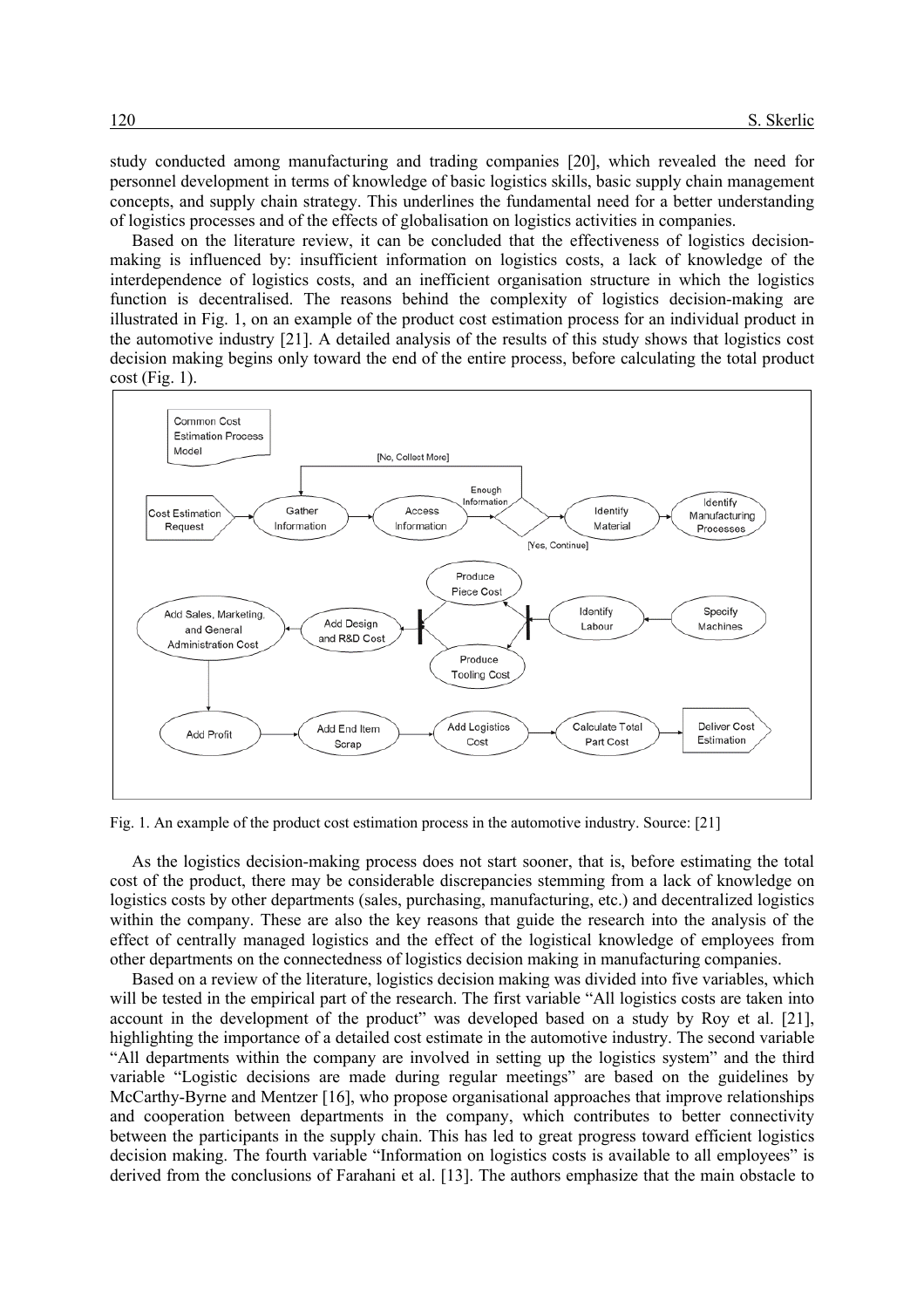making quality decisions is insufficient information on logistics costs. If logistics employees do not receive transparent information at all stages of the flow of material, they are unable to improve the efficiency of logistics processes.

The fifth variable "The employees transfer logistics knowledge to one another" was developed on the basis of Zekić et al. [14], who emphasize the importance of supply chain management based on organizational learning and strengthening logistics knowledge. This kind of approach ensures that the goals of efficient logistics decision making are achieved.

#### **3. RESEARCH METHODOLOGY**

The case study is part of a wider study that examines the subject of logistics processes and logistics costs in the Slovenian automotive industry. The wider study analyzed the importance of using different cost models in logistics, the importance of managing in-house logistics processes, and the effect of different customer requirements in the automotive industry on Logistics [4]. However, as the factors that influence logistics decision making in the supply chain of the automotive industry chain have not been researched, they are specifically analyzed in this article.

A total of 30 manufacturing companies participated in the survey by filling out an online questionnaire, which contained a set of questions related to logistics management. The first step in the process was to contact the management of each company to inquire about their willingness to participate in the study. If the answer was yes, the company would then provide the contact information of the responsible person who would be filling in the questionnaire. In most cases, the questionnaire was filled in by management-position employees of automotive companies (heads or directors of logistics). These individuals were then sent a link to a website where they could fill in the questionnaire. The participants were contacted by telephone before they started filling in the questionnaire, in case they needed any further clarifications. The questionnaire was examined by four logistics professionals in a test environment, and only then it was communicated to the respondents via a web link. It was examined by the logistics manager of a large-sized company, the logistics manager of a small-sized company, as well as the head of the sales department and the head of the purchasing department of a large-sized production company.

The wider study was created in cooperation with the Slovenian Automotive Cluster (ACS), which is an economic interest association of Slovenian suppliers to the automotive industry and motor vehicle manufacturers. The ACS network connects automotive component manufacturers operating in the developed metal, electrical and electronic, mechanical, metallurgical, rubber, chemical, and textile industries. The ACS carries out the following activities: encouraging the research and development of more complex products and systems with greater added value; promoting joint members' activities to improve their products and operations in research and development, manufacture and quality, and to maintain business excellence; collecting information on any new developments in the automotive industry and in the automotive supply industry and forwarding any new information to its members; and establishing, developing and maintaining information, educational, and other infrastructure for its members' needs [22]. The ACS plays an important role in the development of the Slovenian automotive industry, which is why its participation in the first study dealing with logistics in the Slovenian automotive industry was of the utmost importance.

The process of logistics decision-= making in companies was measured by 5 different statements covering various aspects of logistics decision making in companies. The reliability of measurement was acceptable (Cronbach coefficient  $\alpha = 0.71$ ). The correlation between the logistics knowledge of employees from other departments and the centralized organization of logistics (independent variables), and the logistic decision-making processes (dependent variable) was verified by multiple linear regression. The next step consisted in assessing the interaction effect of logistics knowledge and the organization of logistics on the dependent variable. Several regression models were built, where dependent variables were individual aspects (indicators) of the logistic decision-making process. Regression coefficients with p <0.05 were considered statistically significant.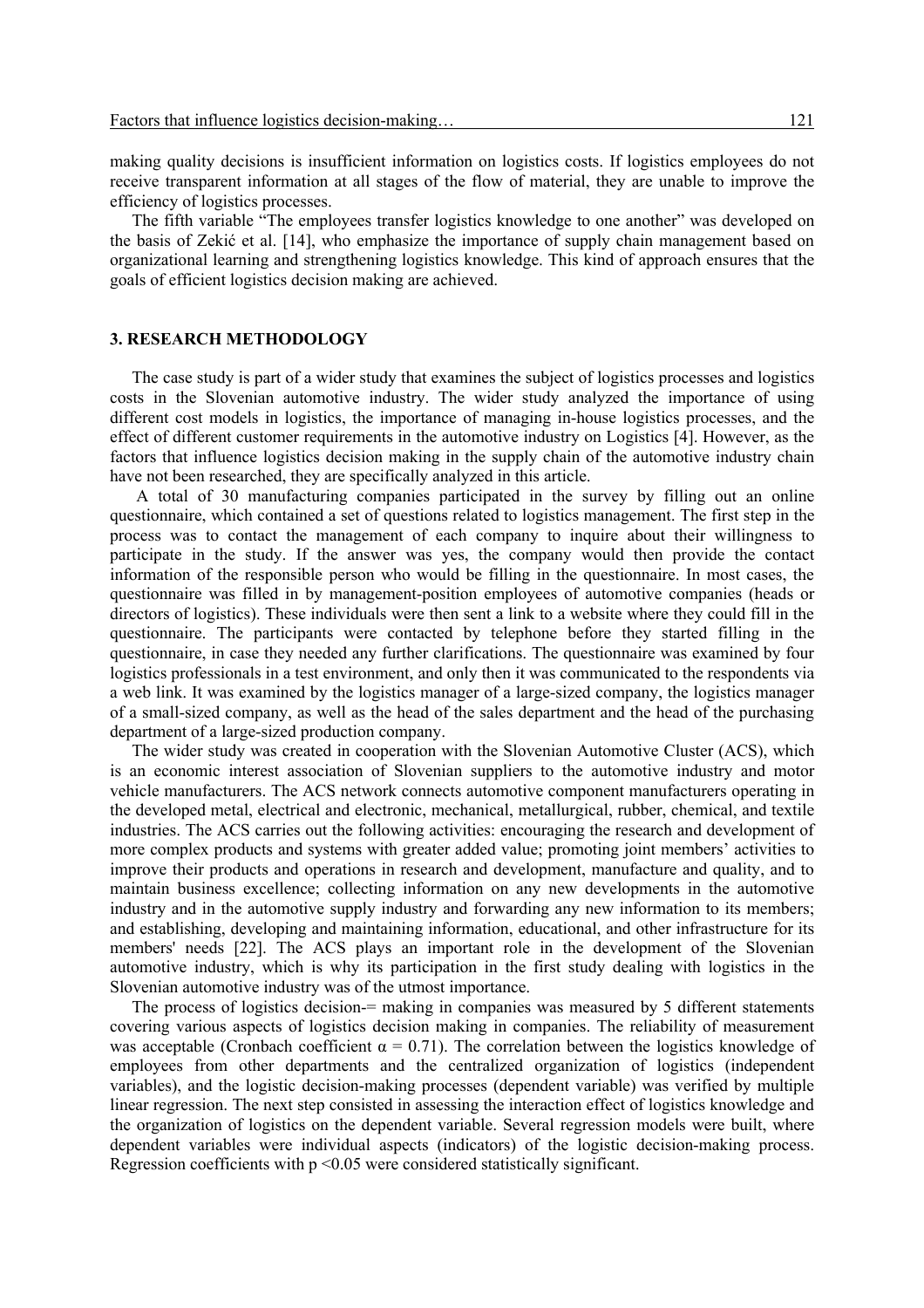## **4. RESULTS**

Table 1 shows the sample of companies included in the survey, which included 2 companies with 11 to 50 employees (6.7%), 13 companies with 51 to 250 employees (43.3%), and 15 companies with more than 250 employees (50%).

Table 1

|                                  |  | $f\%$ |  |
|----------------------------------|--|-------|--|
| from 11 to $50$                  |  |       |  |
| from $51$ to $250$               |  | 43.3  |  |
| more than 250                    |  | 50.0  |  |
| Total                            |  | 100.0 |  |
| f = frequency; $f\%$ = share (%) |  |       |  |

The number of employees in the surveyed companies

Source: Authors

The companies that took part in the survey were asked to choose between two possible answers to the question of how they manage their logistics costs (Table 2). The majority of the companies (78.9%) use a personalised information system (e.g. Enterprise resource planning - ERP), followed by companies that systematically educate their employees on the importance of managing logistics costs (47.7%). In 26.3% of companies, the management of logistics costs is left up to individuals in the departments, while in one of the companies, logistics costs are dealt with exclusively by the controlling department.

Table 2

### The way of managing logistics costs

|                                                                                      | f %  |
|--------------------------------------------------------------------------------------|------|
| The use of a customised information system (e.g. Enterprise resource planning - ERP) | 78.9 |
| Systematic education of employees on the importance of managing all costs            | 47.4 |
| Logistics costs management is left up to individuals in departments                  | 26.3 |
| Logistics costs management is dealt with exclusively by the controlling department   | 5.3  |
| $f = \text{frequency} \cdot f\% = \text{share} (%)$                                  |      |

Source: Authors

The measurement was validated by means of exploratory factor analysis. It is determined whether substantively similar statements actually measure the same construct or latent variable. Factor analysis is performed using the principal axis method. High weights on the same factor indicate that the statements strongly correlate with this factor and thus measure the same construct. The number of factors is determined on the basis of eigenvalues  $\lambda$  1. The adequacy of using factor analysis on the data is verified by the KMO (Kaiser-Meyer-Olkin) measure, which should be higher than 0.50, and a Bartlett's Test of Sphericity, which tests whether the correlation matrix is uniform (only ones in the diagonal and zeros off the diagonal), [23]. H0 states that there are no correlations between the variables. When  $p \le 0.05$ , it is concluded that there is a correlation between the measured variables.

The reliability of the measurement is checked by Cronbach's alpha. Measurement reliability distinguishes between measurement reliability over time and reliability as the internal consistency of a measuring instrument. Cronbach's alpha measures the latter. A high correlation is expected between statements measuring the same content area. A value of  $\alpha$  0.70 means adequate measurement reliability, and a value of  $\alpha$  > 0.60 means satisfactory measurement adequacy [23-24].

The KMO measure and the Bartlett's Test of Sphericity (Table 3) indicate the adequacy of the data for factor analysis (KMO = 0.58; Bartlett  $\gamma$ 2 (10) = 34.58; p <0.001). All statements have weights on the factor greater than 0.30. One factor explains 36% of the variability of the measured variables. The measurement reliability is adequate (Cronbach's  $\alpha = 0.71$ ).

The results of the effect of the logistics knowledge of employees from other departments and the centralization of logistics on logistic decision making in companies that operate in the Slovenian

f = frequency;  $f%$  = share  $(\%$ )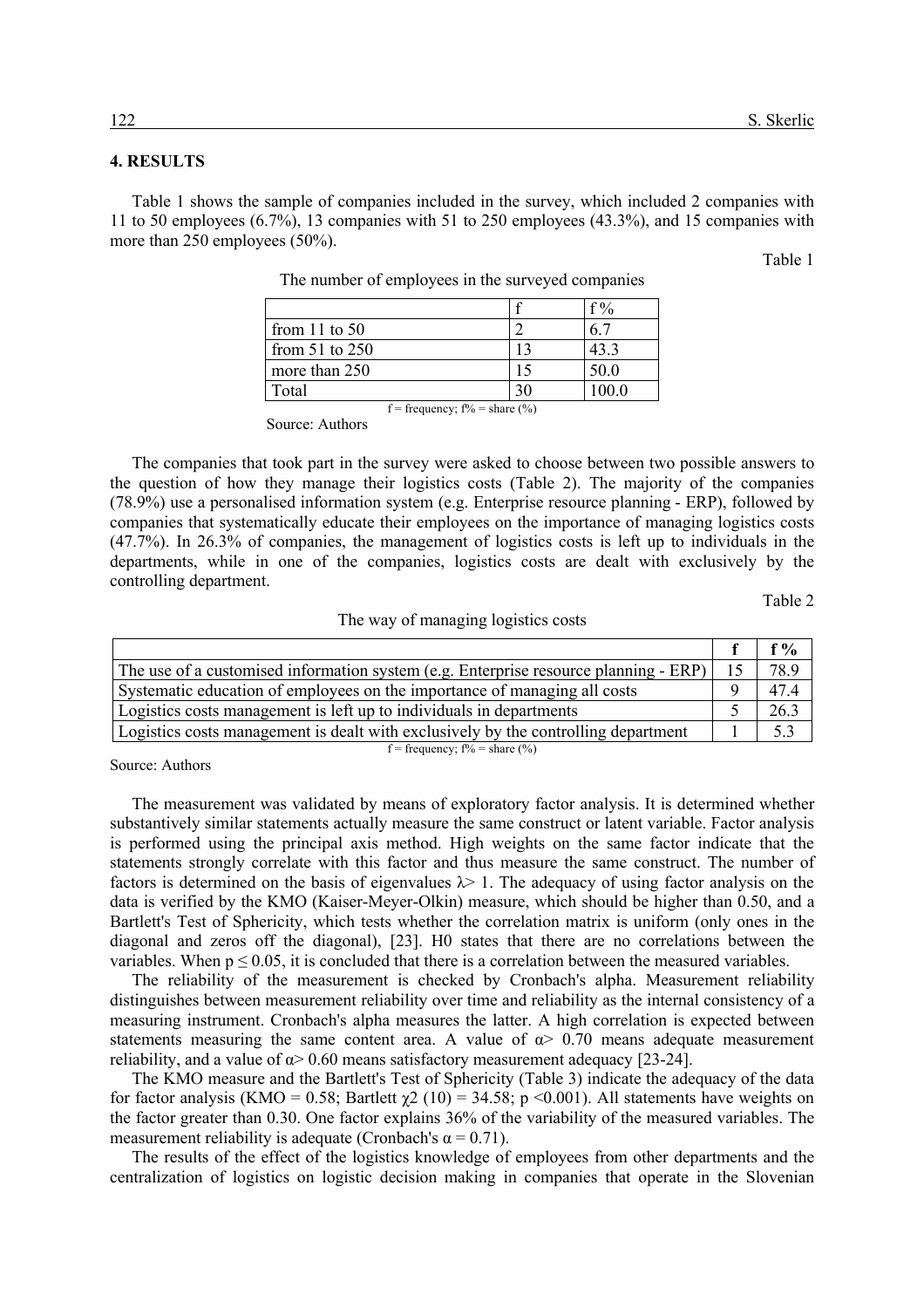automotive industry are shown in Table 4 (the result of multiple regression, showing the standardised regression coefficients and p values). The greater the knowledge of logistics among the employees from other departments, the more logistics costs are taken into account during the development of the product. Further assessment showed that the logistics knowledge of employees from other departments and the centralisation of logistics are not statistically significantly related to any of the other aspects of the logistics decision-making process.

#### Table 3

## Measuring the connectivity of the logistics decision-making process

| <b>Statements</b>                                                               | Weights |
|---------------------------------------------------------------------------------|---------|
| All logistics costs are taken into account in the development of the product    | 0.47    |
| All departments in the company are involved in setting up the logistics system. | 0.67    |
| Logistic decisions are made during regular meetings                             | 0.35    |
| Information on logistics costs is available to all employees.                   | 0.60    |
| The employees transfer logistic knowledge to one another                        | 0.80    |
| Proportion of explained variance                                                | 36%     |
| Cronbach's $\alpha$                                                             | 0.71    |

Source: Authors

Table 4

The effect of the level of logistics knowledge of employees from other departments and the centralisation of logistics on a specific aspect of the logistics decision-making process

|                                                                               | <b>Dependent variables:</b>                                                                 |                                                                                                         |                                                                 |                                                                          |                                                                         |
|-------------------------------------------------------------------------------|---------------------------------------------------------------------------------------------|---------------------------------------------------------------------------------------------------------|-----------------------------------------------------------------|--------------------------------------------------------------------------|-------------------------------------------------------------------------|
| Independent<br>variables:                                                     | All logistics<br>costs are taken<br>into account in<br>the<br>development<br>of the product | All<br>departments<br>within the<br>company are<br>involved in<br>setting up the<br>logistics<br>system | Logistic<br>decisions are<br>made during<br>regular<br>meetings | Information<br>on logistics<br>costs is<br>available to<br>all employees | The<br>employees<br>transfer<br>logistic<br>knowledge to<br>one another |
| The level of<br>logistics knowledge<br>of employees from<br>other departments | 0.39(0.048)                                                                                 | 0.21(0.316)                                                                                             | $-0.06(0.761)$                                                  | 0.16(0.440)                                                              | 0.1(0.632)                                                              |
| Centralised<br>Logistics                                                      | $-0.06(0.741)$                                                                              | $-0.12(0.557)$                                                                                          | 0.05(0.780)                                                     | $-0.15(0.441)$                                                           | $-0.19(0.362)$                                                          |

Source: Authors

Table 5 shows the results of the interaction effect of the logistics knowledge of employees from other departments and centralized logistics on individual aspects of logistics decision making (the result of multiple logistic regression, the standardised regression coefficients, and p values are shown). It was found that there is an interaction effect of the measured variables on the transfer of logistics knowledge between employees.

The interaction effect of the logistics knowledge of employees from other departments and centralised logistics on individual aspects of logistics decision-making is shown in Fig. 2. In companies with centralised logistics, employees from other departments with a higher level of logistics knowledge tend to do less transferring of their logistics knowledge to other employees, than in companies with decentralised logistics.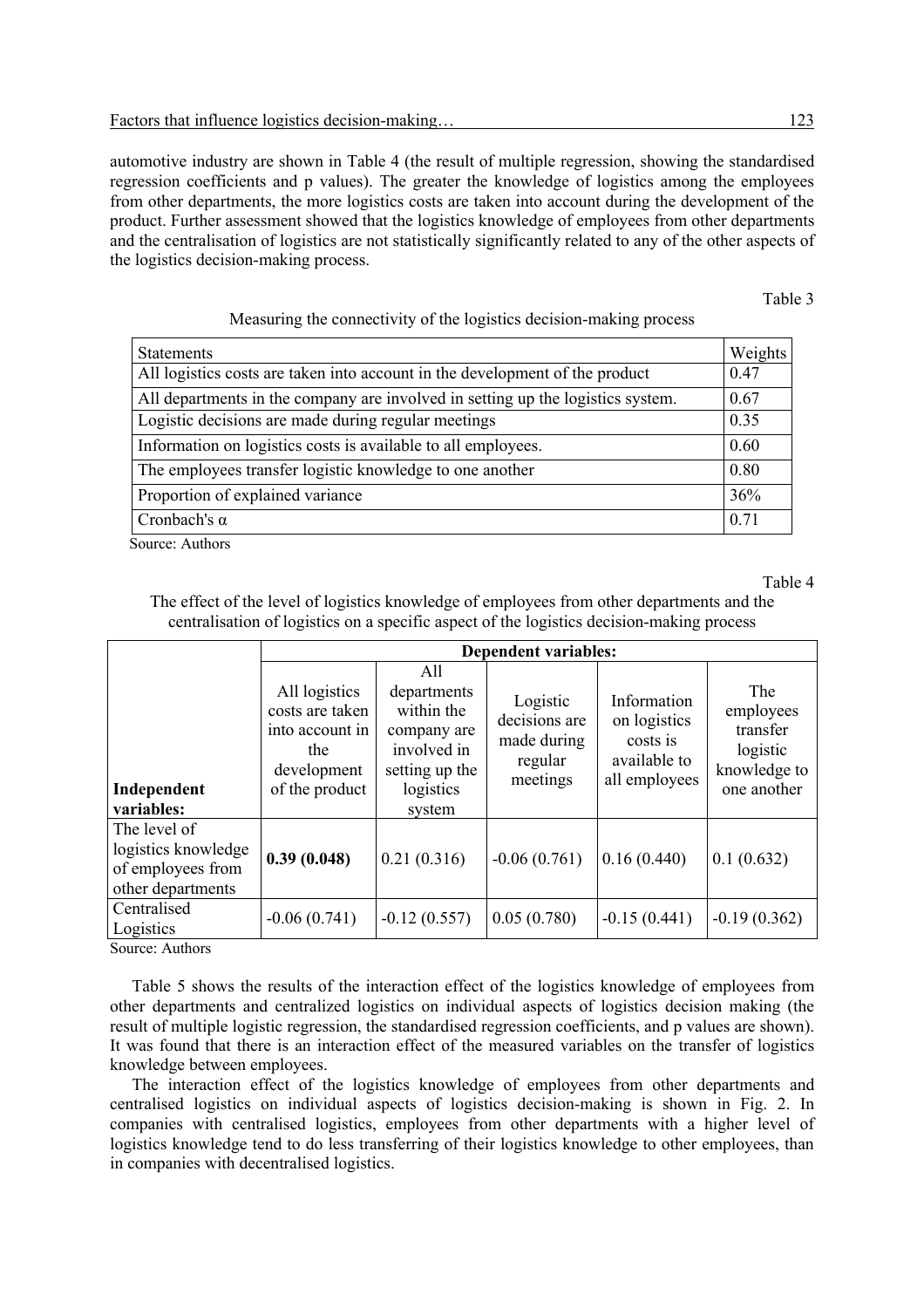# Table 5

The interaction effect of the logistics knowledge of employees from other departments and centralized logistics on individual aspects of logistics decision making

|                                                                                                 | <b>Dependent variables:</b>                                                                 |                                                                                                   |                                                                 |                                                                          |                                                                   |
|-------------------------------------------------------------------------------------------------|---------------------------------------------------------------------------------------------|---------------------------------------------------------------------------------------------------|-----------------------------------------------------------------|--------------------------------------------------------------------------|-------------------------------------------------------------------|
| Independent<br>variables:                                                                       | All logistics<br>costs are<br>taken into<br>account in the<br>development<br>of the product | All departments<br>within the<br>company are<br>involved in<br>setting up the<br>logistics system | Logistic<br>decisions are<br>made during<br>regular<br>meetings | Information<br>on logistics<br>costs is<br>available to<br>all employees | The employees<br>transfer logistic<br>knowledge to<br>one another |
| The level of<br>logistics<br>knowledge of<br>employees from<br>other<br>departments<br>$(LC)^*$ | 0.05(0.804)                                                                                 | 0.11(0.586)                                                                                       | 0(0.981)                                                        | 0.03(0.872)                                                              | 0.1(0.606)                                                        |
| Centralised<br>Logistics (CL)                                                                   | 0.38(0.058)                                                                                 | $-0.02(0.921)$                                                                                    | 0.23(0.278)                                                     | $-0.18(0.381)$                                                           | $-0.04(0.819)$                                                    |
| LC x CL                                                                                         | $-0.32(0.207)$                                                                              | $-0.26(0.343)$                                                                                    | 0.12(0.654)                                                     | $-0.36(0.17)$                                                            | $-0.63(0.015)$                                                    |

\* The variable is centred around an arithmetic mean to avoid multicollinearity. Source: Authors

### **5. DISCUSSION AND CONCLUSIONS**

Most of the companies operating in the Slovenian automotive industry manage logistics costs using a customized information system (e.g. ERP). In addition, they systematically educate employees about the importance of managing all costs, which clearly indicates that they are aware of the importance of cost optimization of logistics in the company. The main part of the study consisted in the analysis of the effect of the logistics knowledge of employees from other departments and the centralization of logistics on the logistics decision making in the companies. In particular, the impact of both variables on a specific aspect of the logistics decision-making process was analysed. The results of the analysis clearly point out that the greater the knowledge of logistics among the employees from other departments, the more logistics costs are taken into account during the development of the product.



Fig. 2. The interaction effect of the logistics knowledge of employees from other departments and centralised logistics on the transfer of logistic knowledge between employees. Source: Authors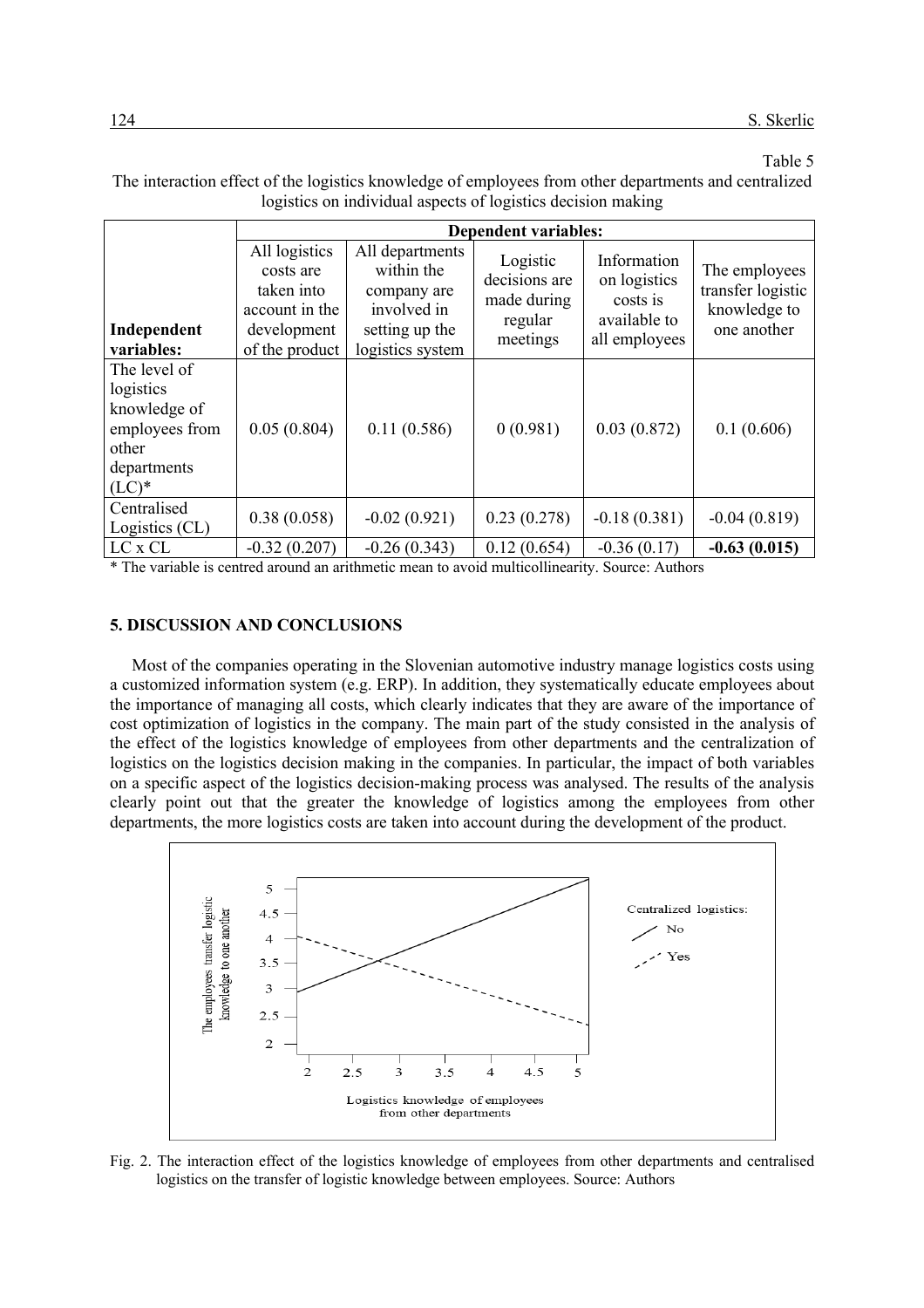These results build upon the findings of the study by Roy et al. [21], where the cost estimation process in the automotive industry is presented. In the present study, logistics costs are only estimated at the end of the process, before calculating the total product costs. If employees from other departments in companies the automotive industry had more knowledge of logistics, the process of estimating logistics costs could be divided into several stages: after estimating manufacturing costs (by the manufacturing department), after estimating sales costs and administrative costs (by the sales department), before estimating the total cost of the product (by the sales and purchasing or logistics department) and after the delivery of the products (by the sales and purchasing or logistics department). This would make it easier to identify inconsistencies or inefficiencies in the process of purchasing goods, manufacturing, sales and after-sales activities. This is also important from the point of view of efficient measurement and modelling of logistics costs, since, as pointed out by Waller and Fawcett [25], errors resulting from a lack of knowledge of the interdependence of logistics costs are common in logistics decision-making. This is an important finding for the automotive industry, as well as for other manufacturing industries, especially with respect to efficient planning of logistics processes and costs, starting from the early stages of product development. In this logistics decisionmaking process, individual departments that are part of a company's supply chain must identify all logistics activities that support product distribution, manufacturing, and purchasing of input raw materials. A special focus is placed on sales and purchasing departments. The sales department must choose the best way to transport goods, define the packaging method, choose the most appropriate packaging, decide on the amount of safety stock, and set a payment deadline. On the contrary, the purchasing department must choose the best method for collecting goods from suppliers, define the quantity of the safety stock of input raw materials, and set a payment deadline. As logistics costs are present in different business areas, it is even more important for these departments to have an appropriate level of logistics knowledge, in addition to the knowledge related to their field of activity. Only by adopting this approach, companies can avoid wrong decisions that may result in higher overall logistics costs and a lower quality of logistics customer service.

An interesting phenomenon that emerges when studying logistic processes in companies is shown in the analysis of the interaction effect of the logistics knowledge of employees from other departments and centralized logistics on individual aspects of logistics decision making. In companies with centralized logistics, employees from other departments with a higher level of logistics knowledge tend to transfer their knowledge to other employees less often than companies with decentralised logistics. Based on this, we can infer that employees in companies with centralized logistics believe that there is no need for a mutual transfer of knowledge. As a result, they expect this knowledge to be provided by the centralized logistics department.

The results represent an update of the existing scientific literature, as they show the effect of organizational and personnel aspects on the connectivity of business functions in the logistics decision-making process. As logistics activities are present in various business functions, unified decision making in companies is one of the prerequisites for ensuring the economic feasibility and quality of logistics processes. The results of the survey therefore provide important guidelines for managing the supply chain of companies in the automotive industry and other industrial sectors.

The limitations of the study stem from the statistically small sample of Slovenian automotive companies, which is why the results cannot be generalized on a global scale. These limitations point to future research directions in the examined field, as a similar study in Central and Eastern European countries is warranted, with a comparison of the results.

### **References**

- 1. Kiisler, A. Logistics in Estonian business companies. *Transport*. 2008. Vol. 23. No. 4. P. 356-362.
- 2. Rybakov, D.S. Total cost optimisation model for logistics systems of trading companies. *International Journal of Logistics Systems and Management*. 2017. Vol. 27. No. 3. P. 318-342.
- 3. Muha, R. An Overview of the Problematic Issues in Logistics Cost Management. *Pomorstvo*. 2019. Vol. 33. No. 1. P. 102-109.